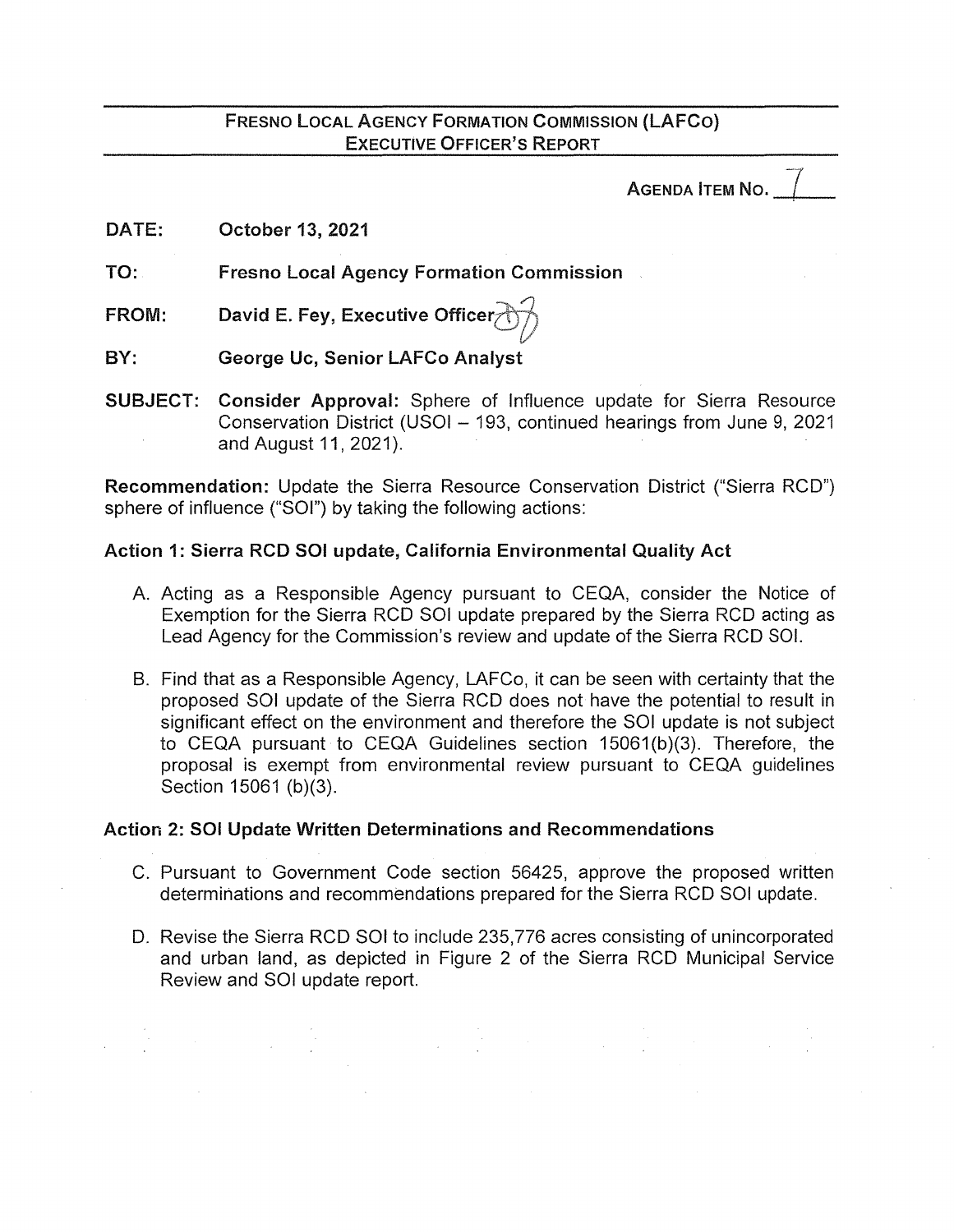# Alternative Action 2-A: Affirm LAFCo's 2016 SOI for Sierra RCD

Based on public testimony and comments received for the Sierra RCD Municipal Service Review ("MSR") and SOI update:

- 2-A.1. Deny without prejudice application USOl-193: a request to expand the Sierra RCD SOI to include 235,776 acres consisting of unincorporated and urban land, as depicted in Figure 2 of the Sierra RCD MSR and SOI update report; and
- 2-A.2. Affirm the existing 2016 Sierra RCD SOI.

This alternative action will have the effect of precluding approval of the "Sierra Resource Conservation District Annexation" application AD-19-3 because the proposed annexation area would not be within the Sierra RCD SOI.

#### **Executive Summary**

This item has been continued twice to allow the affected special districts and Sierra RCD to work on a mutual resolution that addresses the agencies' concerns with LAFCo applications USOl-193 and AD-19-03. The affected special district consists of Alta Irrigation District ("AID"), Consolidated Irrigation District ("CID"), Central Kings Groundwater Sustainability Agency ("CKGSA"), and Fresno Irrigation District ("FID").

Staff recommends the Commission to update the Sierra RCD SOI.

# **Discussion**

On June 9, 2021, the Commission updated the MSR (LAFCo File No. MSR-21-7) prepared for the Sierra RCD pursuant to Government Code section 56430. The Commission then voted unanimously to continue the hearing on the Sierra RCD SOI update application (USOl-193) and the subsequent annexation application (AD-19-03) to the August 11, 2021 LAFCo hearing. The purpose of the continuation was to allow the affected special districts to work with Sierra RCD to find a mutually agreeable resolution that addresses the agencies' concerns with the applications.

On August 11, 2021, the Commission reconvened to consider application USOl-193 and AD-19-03. The Commission was informed that the agencies did not reach a mutual resolution within the 60-day negotiation period.

The Manager of Sierra RCD informed the Commission of his efforts to address the affected special districts' concerns even though there was not a clear issue that the District could address within the Sierra RCD's purview. Sierra RCD is not a taxing agency and does not have that authority to regulate or manage water supplies. The affected